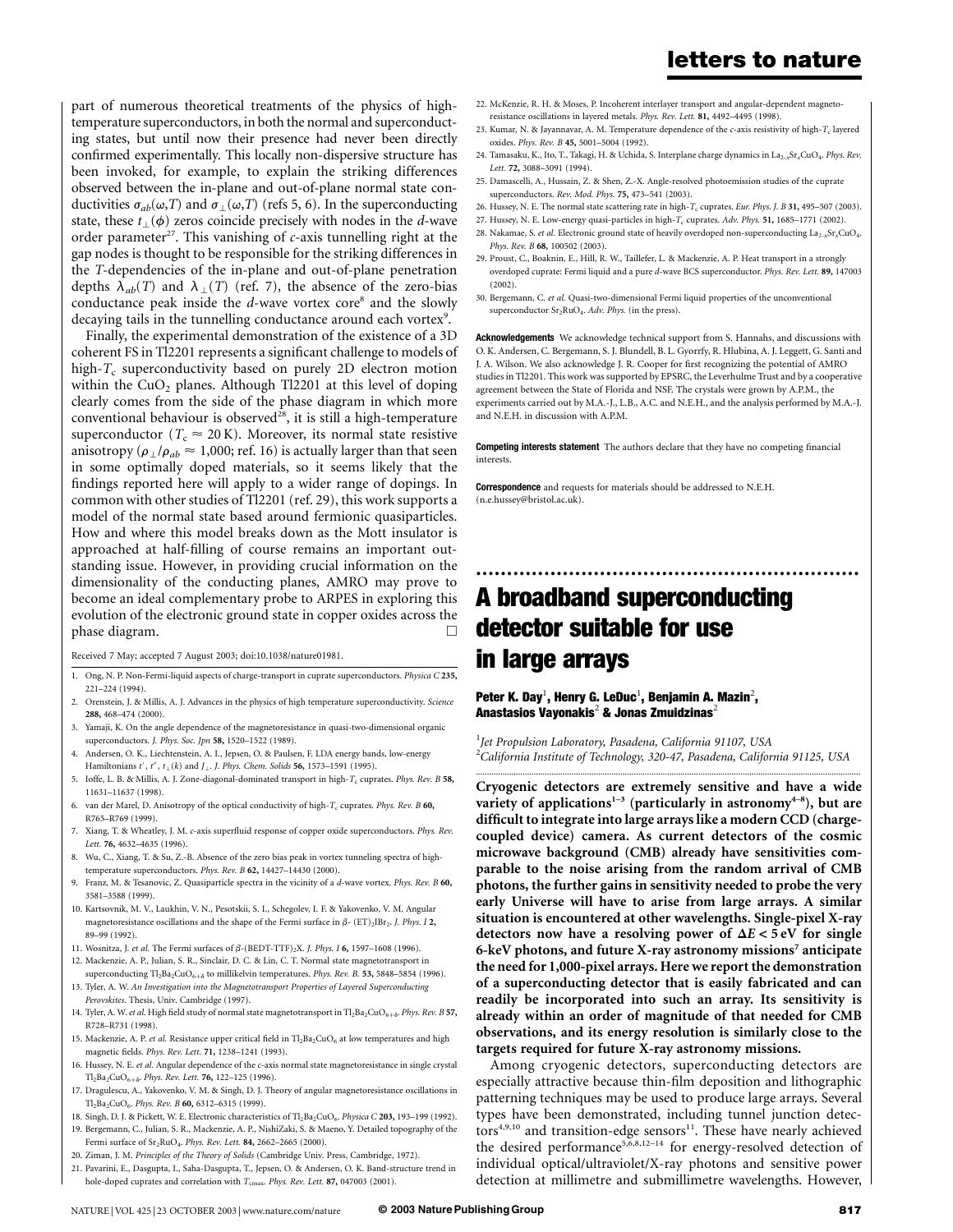these detectors have generally been used with individual preamplifiers and wiring for the output signals, which is clearly impractical for large arrays. Instead, a multiplexed readout approach is needed, in which preamplifiers and signal wiring are shared among multiple detectors. Multiplexing schemes are now being developed for transition-edge sensors $15,16$ , but will require complex, customdesigned superconducting electronics, located close to the detector array. Our detector concept<sup>17</sup> is based on the microwave measurement of the complex impedance of a thin superconducting film, and allows a simple frequency-domain approach to multiplexing. This results in a dramatic simplification of the detector array and associated cryogenic electronics, and harnesses the rapid advances in wireless communications electronics. The results we present include the demonstration of single X-ray photon detection with a high signal-to-noise ratio and a measurement of the detector noise. Although much work remains to be done to optimize the performance, and to produce and use practical detector arrays, the devices already achieve very interesting levels of sensitivity.

In order to explain the operation of our detector, we must quickly review the electrodynamics of superconductors<sup>18</sup>. As its name implies, a superconductor has zero resistance for d.c. electrical

current. This supercurrent is carried by pairs of electrons, known as Cooper pairs. Cooper pairs are bound together by the electron– phonon interaction, with a binding energy  $2\Delta \approx 3.5 k_B T_c$ , where  $T_c$ is the superconducting transition temperature. However, superconductors have a nonzero impedance for a.c. currents. An electric field applied near the surface of a superconductor causes the Cooper pairs to accelerate, allowing energy storage in the form of kinetic energy. Because the supercurrent is non-dissipative, this energy may be extracted by reversing the electric field. Similarly, energy may be stored in the magnetic field inside the superconductor, which penetrates only a short distance,  $\lambda \approx 50$  nm, from the surface. The overall effect is that a superconductor has a surface inductance  $L_s = \mu_0 \lambda$ , due to the reactive energy flow between the superconductor and the electromagnetic field. The surface impedance  $Z_s = R_s + i\omega L_s$  also includes a surface resistance  $R_s$ , which describes a.c. losses at angular frequency  $\omega$  caused by the small fraction of electrons that are not in Cooper pairs, which are called 'quasiparticles'. For temperatures T much lower than  $T_c$ ,  $R_s \ll \omega L_s$ .

Photons with sufficient energy ( $h\nu > 2\Delta$ ) may break apart one or more Cooper pairs (Fig. 1a). The absorption of a high-energy photon creates  $N_{\text{qp}} \approx \eta h \nu / \Delta$  quasiparticles; the excess quasiparti-



**Figure 1** An illustration of the detection principle. **a**, Photons with energy  $h\nu > 2\Delta$  are absorbed in a superconducting film cooled to  $T \ll T_c$ , breaking Cooper pairs and creating a number of quasiparticle excitations  $N_{\text{qp}} = \eta h\nu/\Delta$ . In this diagram, Cooper pairs (C) are shown at the Fermi level, and the density of states for quasiparticles<sup>18</sup>,  $N_s(E)$ , is plotted as the shaded area as a function of quasiparticle energy  $E$ . **b**, The increase in quasiparticle density changes the (mainly inductive) surface impedance  $Z_s = R_s + i\omega L_s$ of the film, which is used as part of a microwave resonant circuit. The resonant circuit is depicted schematically here as a parallel  $LC$  circuit which is capacitively coupled to a through line. The effect of the surface inductance  $L_s$  is to increase the total inductance  $L$ , while the effect of the surface resistance  $R_s$  is to make the inductor slightly lossy (adding a series resistance).  $c$ , On resonance, the LC circuit loads the through line, producing a dip in its transmission. The quasiparticles produced by the photons increase both  $L_s$  and  $R_s$ , which moves the resonance to lower frequency (due to  $L_s$ ), and makes the dip broader and shallower (due to  $R_s$ ). Both of these effects contribute to changing the amplitude (producing power change  $\delta P$ ) (c) and phase (d) of a microwave probe signal transmitted though the circuit. The definition of the phase angle used here is explained in Fig. 3. The amplitude and phase curves shown in this illustration are actually the data measured for the test device (Fig. 2) at 120 mK (solid lines) and 260 mK (dashed lines). This choice of circuit design, which has high transmission away from resonance, is very well suited for frequency-domain multiplexing, because multiple resonators operating at slightly different frequencies could all be coupled to the same through line.



Figure 2 A microscope photograph of the device tested. Light and dark regions are the aluminium film and bare sapphire substrate, respectively. A, coplanar waveguide (CPW) through line used for excitation and readout. B, Meandered quarter-wavelength resonator section, with an overall length of 3 mm, and resonance frequency around 10 GHz. C, coupling capacitor. D, short-circuit termination. The coupling region is magnified in the inset; the diagram shows the equivalent circuit. Both CPW lines have a 50  $\Omega$  characteristic impedance, and are fabricated from a single 2,200- $\AA$ -thick aluminum film ( $T_c = 1.23$  K) using standard contact photolithography. The centre conductor of width  $3 \mu m$  is separated by 2- $\mu$ m gaps from ground planes on either side. The fraction  $\alpha$  of the total inductance per unit length contributed by the surface inductance of the aluminium film can be written as a sum of centre strip and ground plane terms,  $\alpha = \alpha_{\text{centre}} + \alpha_{\text{ground}}$ . These are calculated to be  $\alpha_{\text{centre}} \approx 0.04$  and  $\alpha_{\text{ground}} \approx 0.02$  using a finite-element method<sup>26</sup>, assuming an effective penetration depth  $\lambda = 50$  nm. The measured resonator quality factor  $Q = f_0 / \Delta f$  is 52,500 at low temperatures  $T \ll T_c$  (Fig. 1). This device is mainly sensitive to photon events in the centre strip ( $V = 2,000 \mu m^3$ ) of the CPW line rather than in the ground plane, because the microwave current in the ground plane is concentrated near the edge of the CPW line; quasiparticles generated in the ground plane near the edge of the CPW line can easily diffuse away. Similarly, the device is more

sensitive to centre strip events occurring near the short-circuited end, where the standing-wave pattern of the microwave current reaches a maximum. Quasiparticles generated in the centre strip may also diffuse out of the short-circuited end; the peak response therefore occurs roughly one diffusion length  $(-1 \text{ mm})$  from this end. Photon events in the through line are not seen, because there is no resonant enhancement of the surface impedance effect.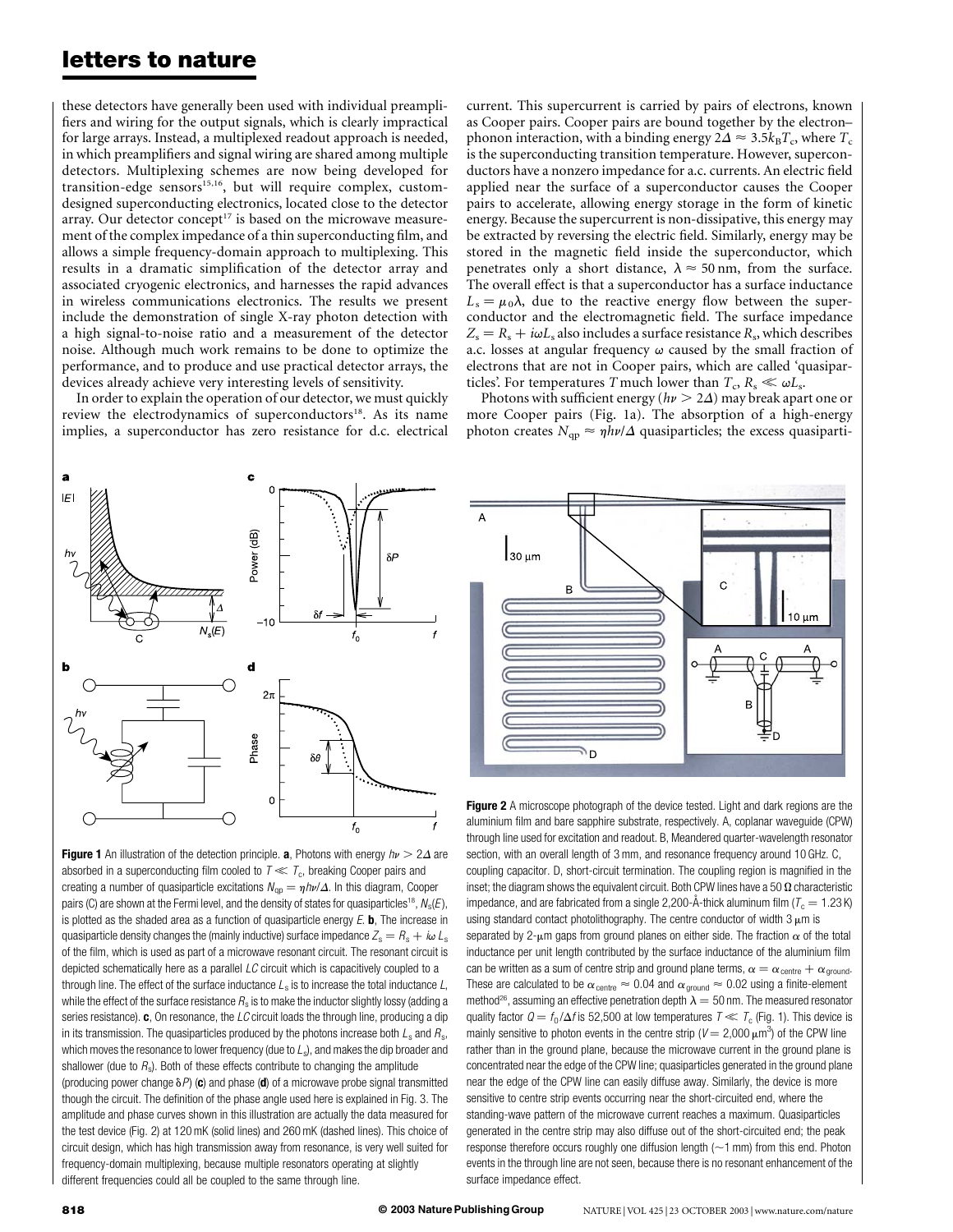cles subsequently recombine into Cooper pairs on timescales  $\tau_{qp} \approx 10^{-3}$ –10<sup>-6</sup>s. Here  $\eta \approx 0.57$  is the efficiency with which the photon energy is converted to quasiparticles<sup>19</sup>. During this time, the quasiparticles can diffuse over a distance of  $l \approx \sqrt{D\tau_{qp}}$ , where D is the diffusion constant of the material. Similarly, the absorption of a steady stream of low-energy (millimetre/submillimetre) photons would raise the steady-state quasiparticle density by an amount  $\delta n_{qp}$ above its thermal equilibrium value. Our detectors make use of the dependence of the surface impedance  $Z_s$  on quasiparticle density. Although the changes  $\delta Z_s$  are quite small, very sensitive measurements may be made using a resonant circuit (Fig. 1b). Changes in  $L_s$ and  $R_s$  affect the frequency and width of the resonance, respectively, changing the amplitude and phase of a microwave signal transmitted through the circuit (Fig. 1c and d).

The change in surface impedance  $\delta Z_s$  may be expressed as  $\delta Z_s$  =  $\delta n_{\rm qp} \partial Z_{\rm s}/\partial n_{\rm qp}$ , where the derivative depends on  $\omega$ , T, and material parameters, and may be calculated using the Mattis–Bardeen theory<sup>20</sup>. Very crudely, we expect the fractional surface impedance change to be comparable to the fraction of Cooper pairs that are broken. This leads to the estimate  $\delta L_s/L_s \approx \delta n_{qp}/2N_0\Delta$ , where  $N_0$  is the single spin density of states at the Fermi level, as  $N_0\Delta$  can be thought of as the density of Cooper pairs. The resulting fractional change in the resonance frequency  $f_0$  is  $\frac{\delta f}{f_0}=0.5\alpha\delta L_s/L_s$ , where  $\alpha$  is the fraction of the circuit inductance that is contributed by the surface inductance  $L<sub>s</sub>$ . For our test device (Fig. 2), which has  $\alpha \approx 0.04$ ,  $V = 2,000 \mu m^3$  and  $\Delta \approx 0.171$  meV (Fig. 3), we expect  $|\delta f|/f_0 \approx 5 \times 10^{-5}$  when a single 5.9-keV X-ray photon is absorbed (Fig. 4). This frequency shift should be compared against the width of the resonance, which is  $\Delta f/f_0 = Q^{-1} = 2 \times 10^{-5}$ , as the quality factor of our test device is  $Q = 52,500$  at low temperatures. Thus, we conclude that single 5.9-keV X-ray photons should easily be detectable, driving the resonator nearly off-resonance, and producing large phase shifts of the order of  $180^\circ$ . In fact, this is what is observed (Fig. 4). In this example, the fraction of Cooper pairs that are broken is quite small, of the order of  $2 \times 10^{-3}$ . This allows us to regard the derivative  $\partial Z_s/\partial n_{qp}$  as being essentially constant.

We studied a device with a quarter-wavelength transmission line resonator (Fig. 2). This circuit is the transmission line equivalent of the lumped element resonator shown in Fig. 1b. A homodyne detection scheme (Fig. 3, right inset) is used to measure the transmission amplitude and phase at the resonance frequency as a function of time. We convert the time-dependent transmission measurements into a phase angle,  $\theta(t)$ , as indicated in Fig. 3 (left inset). Figure 3 shows the measured and calculated phase angle versus  $N_{\text{qp}}$ , the total number of quasiparticles in the centre strip of the coplanar waveguide (CPW) line, obtained by varying the



Figure 3 The microwave measurement set-up and the phase calibration of the detector. A low-phase noise microwave synthesizer (right inset) generates the fixed-frequency signal used to excite the detector, which is cooled in a dilution refrigerator. After transmission through the device, the signal is amplified by a broadband cryogenic HEMT amplifier with  $\sim$  50 K noise temperature (including cable loss) and a room-temperature amplifier. An *IQ* (inphase-quadrature) mixer is used to measure the amplitude and phase of the transmitted signal as a function of time. The left inset shows the measured resonance trajectory as a function of frequency in the IQ plane (in arbitrary units), at 120 mK. The point plotted on the resonance circle indicates the resonance frequency. As shown by the arrow, the phase angle,  $\theta$ , is calculated relative to this point using the centre of the circle as the reference. At low quasiparticle densities, this phase angle depends only on  $L_s$  and is proportional to the actual microwave phase shift through the device. The points on the main plot show the measured phase angle,  $\theta$ , as a function of the calculated number of thermal quasiparticles in the central conductor of the resonator,

 $N_{\text{qp}}(T) = n_{\text{qp}}V = 2N_0V(2\pi k_B T\Delta)^{1/2} \text{exp}(-\Delta/k_B T)$ , obtained by varying the temperature T. Here  $N_0 = 1.72 \times 10^{10} \mu m^{-3} eV^{-1}$  is the single-spin density of states at the Fermi surface, including the electron–phonon enhancement factor $^{27}$ . The line gives the phase calculated from theory for  $\alpha = 0.061$  (Fig. 2),  $\Delta = 0.171$  meV,  $Q(T = 0) = 52,500$  (limited by coupling), and assuming the Mattis–Bardeen theory <sup>20</sup> for  $Z_{\rm s}$  in the extreme anomalous limit (as  $\xi_0 \approx 1,600$  nm  $\gg \lambda_0 = 16$  nm for aluminium). The value of  $\Delta$  is in reasonable agreement<sup>28</sup> with the measured  $T_c = 1.23$  K. These parameter values also reproduce the measured temperature dependence of the frequency shift  $\delta f(T) = f(T) - f(0)$  and quality factor  $Q(T)$  of the resonance, according to  $\delta f(T)/f(0) = -\alpha \delta L_s(T)/2L_s(0)$  and  $Q^{-1}(T) = Q^{-1}(0) + \alpha R_s(T)/\omega L_s(0)$ .



Figure 4 Single-photon X-ray pulses measured at 70 and 300 mK. The phase is calculated from the time-domain  $IQ$  data (Fig. 3). The data points are taken at  $2-\mu s$ intervals and are statistically independent. To compare pulse heights from absorption events in the centre strip to the thermal calibration of Fig. 3, we should multiply by  $\alpha_{\text{centre}}/\alpha \approx 0.66$ . On the other hand, the thermal quasiparticles are distributed uniformly throughout the device, whereas the largest X-ray events will be those from X-rays absorbed near the sensitive shorted end. These two effects approximately cancel. A simple exponential decay does not describe the pulses well, except in the tails. In the inset, we compare the decay times measured using the tails of the pulses to the theoretical quasiparticle recombination time (solid line),  $\tau_{\text{rec}}$ , calculated by Kaplan<sup>29</sup>. At high temperatures the measured decay times lie above the theoretical curve, but have a similar temperature dependence, whereas at low temperatures the measured decay times saturate. The measured decay times are expected to be larger than  $\tau_{rec}$  owing to phonon trapping. The saturation could have a number of explanations: for example, an excess background quasiparticle population due to stray radiation; or trapping and recombination at defects, grain boundaries, or fluxons (due to Earth's field), where the gap parameter is reduced. Quasiparticles may also diffuse out of the centre strip through the shorted end of the resonator. The average diffusion length before recombination can be expected to be of the order of 1 mm. If the decay time saturation is due to excess background quasiparticles, we estimate  $N_{\text{qp}} \approx 2 \times 10^6$  by calculating the thermal density at the saturation temperature. This value of  $N_{qp}$  would not significantly modify the coupling-limited low-temperature Q of the resonator, but is approximately consistent with an estimate of the internal resonator loss obtained using the depth of the transmission dip.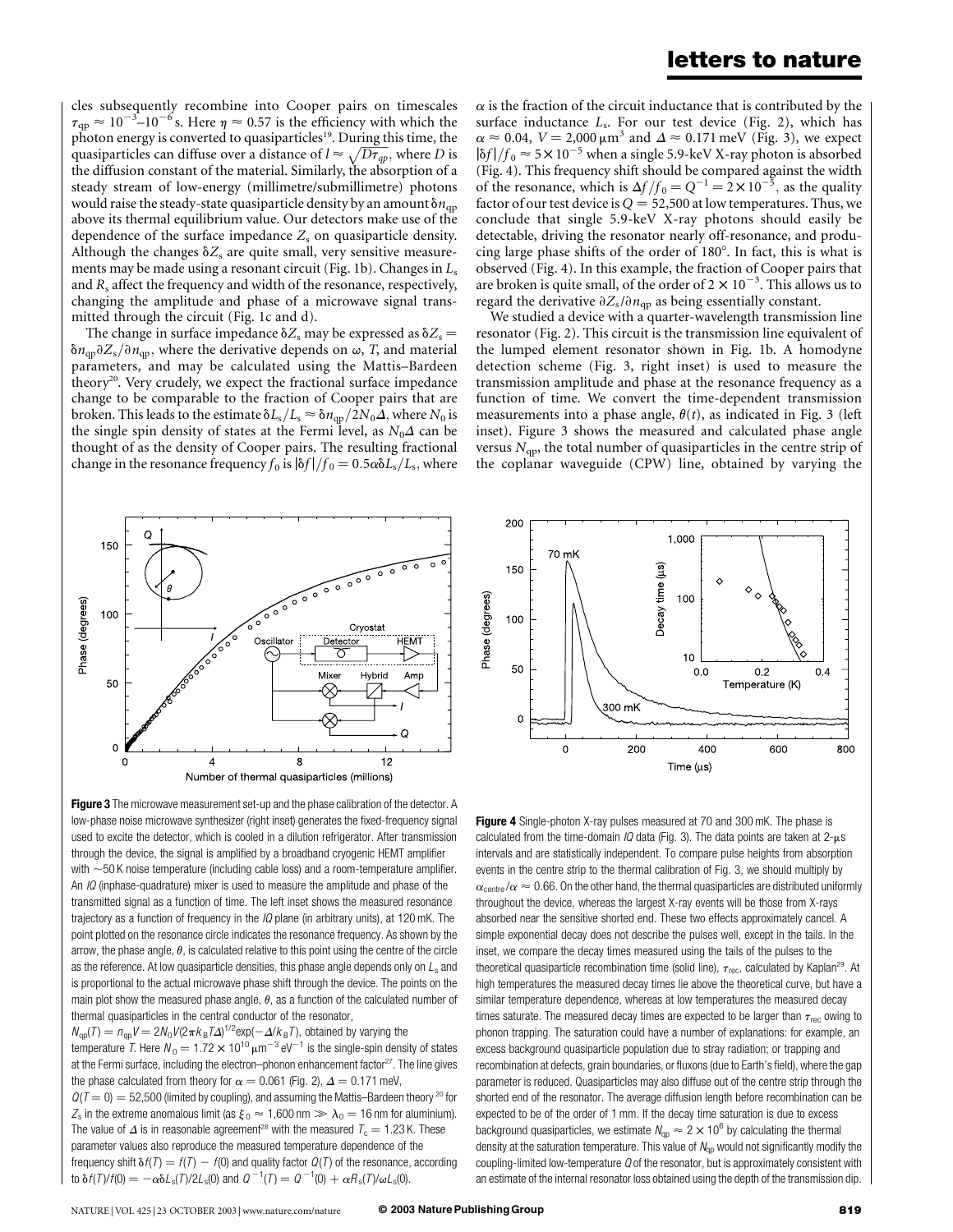temperature. The responsivity  $\partial \theta / N_{qp}$  is fairly constant for low quasiparticle concentrations, when Q is close to its low-temperature limit Q(0). At higher quasiparticle densities, the phase responsivity decreases as the resonance moves off the excitation frequency and becomes broader.

We investigated the photoresponse of the device using an <sup>55</sup>Fe source, which emits 5.9-keV X-rays. Pulses of various amplitudes are observed, as expected, as the resonator has a position-dependent response owing to the standing-wave current distribution. Quasiparticle outdiffusion also plays a role (Fig. 2). The largest events are identified with hits on the centre strip near the shorted end. Sample X-ray events of this type measured at 70 mK and 300 mK are shown in Fig. 4. The X-rays create approximately<sup>19</sup>  $\eta E_{\text{xray}}/\Delta \approx 2 \times 10^7$ quasiparticles, which should saturate the detector (Fig. 3) and produce a peak phase shift approaching 180°, as observed.

We can estimate the noise equivalent power (NEP) of the detector as a function of frequency  $\omega$  using the measured phase noise power spectrum  $S_{\theta}(\omega)$  along with the measured responsivity  $\partial \theta / \partial N_{qp}$ (Fig. 3):

$$
NEP^{2}(\omega) = S_{\theta}(\omega) \left(\frac{\eta \tau_{0}}{\Delta} \frac{\partial \theta}{\partial N_{qp}}\right)^{-2} (1 + \omega^{2} \tau_{0}^{2})
$$
 (1)

where  $\tau_0$ , the response time of the detector, is determined from the pulse tails. Figure 5 shows the estimated NEP at 100 mK, and the



Figure 5 A plot of the noise measured for the test device; several other devices have given similar results. The right axis (red curves) gives the total output phase noise spectrum  $S_{\theta}^{1/2}(\omega)$ , while the left axis (blue curves) show noise equivalent power, NEP as described in the text. The solid lines give the total noise, and the dotted lines give the estimated contribution from the HEMT amplifier, measured by tuning the excitation frequency off resonance. The NEP values are applicable for absorbed power levels low enough that  $\tau_0$ and  $\partial \theta / \partial N_{\text{on}}$  are not changed. The dashed lines give an upper bound to the generationrecombination noise, assuming a quasiparticle population of  $N_{\text{on}} = 2 \times 10^6$  in the device, which is consistent with the measured saturation of pulse decay time (Fig. 4). The NEP contribution from the microwave synthesizer, estimated from its specifications, is shown as the dot-dashed line. At frequencies lower than  $\Delta\omega_r$ , the bandwidth of the resonator, synthesizer noise is suppressed by the factor  $\omega/\Delta\omega_r$ , because the resonator phase can track the synthesizer phase fluctuations within a bandwidth  $\Delta\omega_r$ . The estimated noise contributions appear to be at least 10 dB below the total measured noise, which indicates extra noise of unknown origin; the possibilities include random motion of fluxons trapped in the superconducting films, stray radiation with  $h\nu \gg \Delta$ , and substrate noise. These may be experimentally investigated by using magnetic shielding, improving the filtering for the microwave coaxial lines in the cryostat, and by varying the device geometry, materials, substrate, and so on. The amplifier noise should not be a limiting factor. Gain and phase fluctuations may be eliminated using carrier suppression or other methods. For the present device, the amplifier white noise (50 K) limit is  $\Delta E = 1$  eV and  $NEP = 5 \times 10^{-18}$  W Hz<sup>-1/2</sup>, improving to 0.3 eV and 2  $\times 10^{-18}$  W Hz<sup>-1/2</sup> for an optimized 5 K amplifier.

estimated contributions of the amplifier and synthesizer phase noise. The energy resolution can be estimated<sup>21</sup> from NEP( $\omega$ ), giving  $\Delta E = 11$  eV, which is consistent with the pulse signal-tonoise ratio. It is important to note that the present device cannot actually be used for spectroscopy at this resolution owing to its position-dependent response; a more sophisticated device will be needed (see below). Nonetheless, this result indicates the potential of the concept.

The intrinsic noise at  $T \ll T_c$  is expected to arise from random generation and recombination of quasiparticles<sup>22,23</sup>, which should be negligible at 100 mK if the quasiparticle population is thermal. Although it is possible that there are excess quasiparticles—for example, generated by stray radiation—limits may be set on this excess population using the observed saturation of  $\tau_0$  (Fig. 4), which in turn gives a generation-recombination NEP limit of  $6 \times 10^{-18}$  W Hz<sup>-1/2</sup> (Fig. 5). The measured noise appears to be larger than the estimated readout and intrinsic noise; this is clearly an important area for further research.

Frequency multiplexing is accomplished by coupling an array of many resonators with slightly different resonance frequencies to a common transmission line. A single cryogenic HEMT (high electron mobility transistor) amplifier is capable of amplifying the output signals from a large number of detectors, as many as  $10^3 - 10^4$ , depending on the amplifier bandwidth and the detector frequency spacing. This depends on the Q and the lithographic control of the resonances. An array of synthesizers and quadrature receivers at room temperature completes the system, and is readily implemented using miniature, low-cost, low-power integrated circuits developed for wireless communications.

Practical detectors will require efficient coupling of photons or quasiparticles into the sensitive end of the resonators. Fortunately, methods developed for other types of superconducting detectors may be reused. Planar antennas with microstrip lines<sup>24</sup> work well at millimetre wavelengths, and tantalum superconducting films provide excellent optical/ultraviolet/X-ray quantum efficiency<sup>4,8,14</sup>. Diffusion and quasiparticle trapping<sup>14,25</sup> allow the separation of absorber and detector functions, which provides considerable flexibility for detector optimization.

Although the demonstrated performance is already good enough for some applications—such as ground-based submillimetre imaging—better sensitivity is desirable. What are the fundamental limits? The amplifier noise contribution can be substantially reduced (Fig. 5), to NEP  $\approx 10^{-18}$  W Hz<sup>-1/2</sup> for the present device. Further reductions of the readout noise will require a larger responsivity  $\partial \theta / N_{\rm ap}$ , which is achievable by increasing Q or decreasing the volume; we have already measured  $Q = 2 \times 10^6$  for more weakly coupled devices. Similarly, the intrinsic generation-recombination noise does not set a hard sensitivity limit, as it decreases exponentially with temperature<sup>23</sup>. Thus, the potential exists to develop detectors with NEP below  $10^{-19}$  W Hz<sup>-1/2</sup>, which should be sufficient for most applications. The key issues for the future are understanding and reducing the noise sources in these devices, which we suspect are non-fundamental, and demonstrating efficient radiation coupling and multiplexing.  $\Box$ 

Received 10 March; accepted 2 September 2003; doi:10.1038/nature02037.

<sup>1.</sup> Newbury, D. et al. The approaching revolution in X-ray microanalysis: The microcalorimeter energy dispersive spectrometer. J. Radioanal. Nucl. Chem. 244, 627–635 (2000).

<sup>2.</sup> Booth, N., Cabrera, B. & Fiorini, E. Low-temperature particle detectors. Annu. Rev. Nucl. Part. Sci. 46, 471–532 (1996).

<sup>3.</sup> Saab, T. et al. Deployment of the first CDMS II ZIP detectors at the Stanford Underground Facility. Nucl. Phys. B 110, 100–102 (2002).

<sup>4.</sup> Peacock, A. et al. Single optical photon detection with a superconducting tunnel junction. Nature 381, 135–137 (1996).

<sup>5.</sup> Cabrera, B. et al. Detection of single infrared, optical, and ultraviolet photons using superconducting transition edge sensors. Appl. Phys. Lett. 73, 735–737 (1998).

<sup>6.</sup> Lee, S., Gildemeister, J., Holmes, W., Lee, A. & Richards, P. Voltage-biased superconducting transitionedge bolometer with strong electrothermal feedback operated at 370 mK. Appl. Opt. 37, 3391–3397 (1998).

<sup>7.</sup> de Korte, P. Cryogenic imaging spectrometers for X-ray astronomy. Nucl. Instrum. Meth. A 444(1–2),